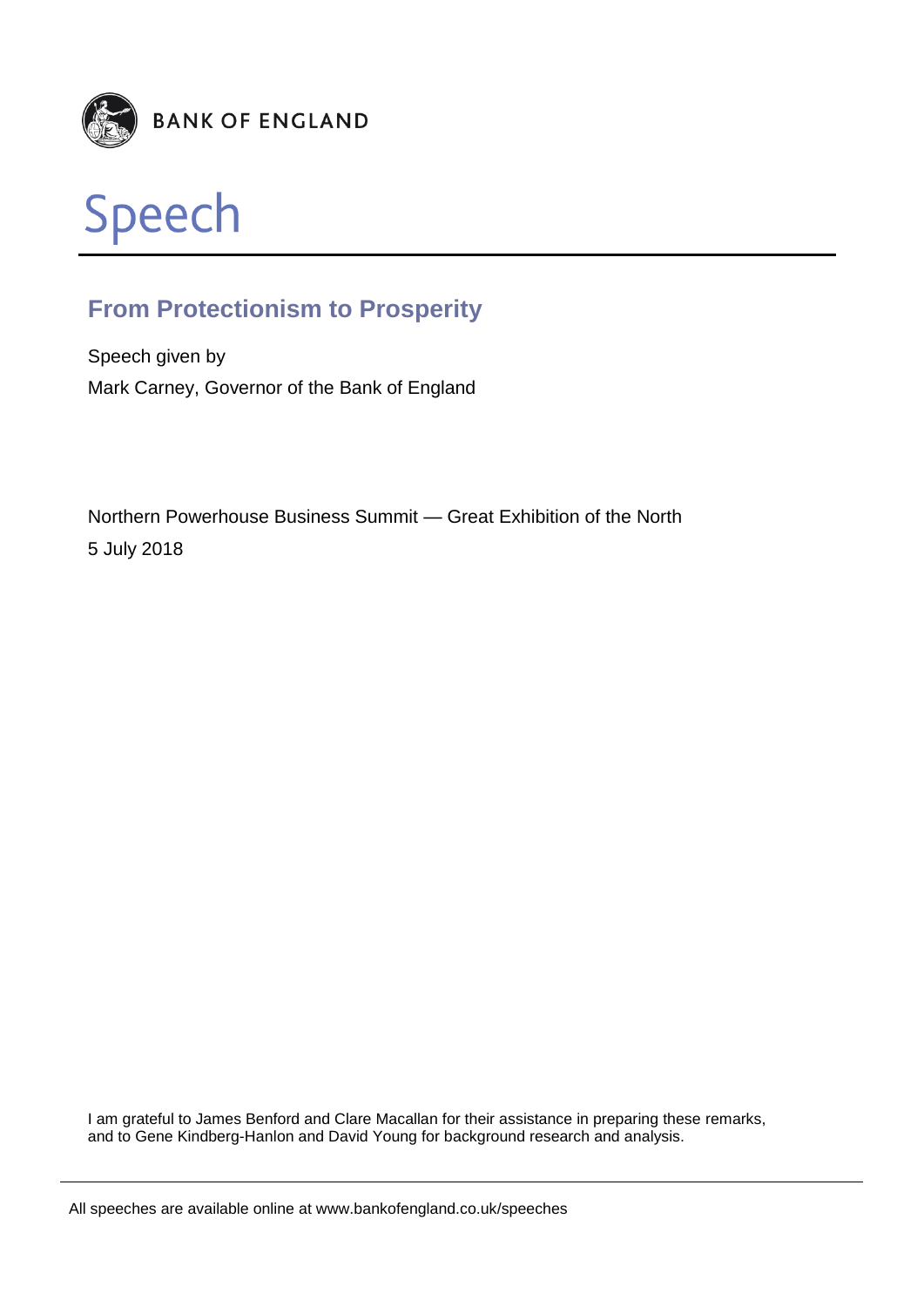# **Introduction**

It is a great pleasure to join the Great Exhibition of the North and to be a small part of your proud tradition of innovation and openness.

This gathering rightly echoes the Great Exhibition of 1851. The event at Crystal Palace took place in the middle of the 1<sup>st</sup> Industrial Revolution, around the start of the first wave of globalisation. In the Newcastle of the 1850s, innovation meant the most advanced steam locomotive of the day, the Rocket, and the world's first passenger railway, the Stockton to Darlington Railway. Today, on the cusp of the 4<sup>th</sup> Industrial Revolution, the businesses of the Northern Powerhouse are connecting through superfast broadband, and even working to turn the hyperloop from concept to reality.

Then as now, the North looked outwards. During the first wave of globalisation, this region built the ships that enabled Britain's economic transformation and its ports were amongst the busiest in the world.

The parallels with the past run deeper still. We meet today after the first decade of falling real incomes in the UK since the middle of the 19th century, in the wake of a global financial crisis, and in the midst of a technological revolution that will change the very nature of work. Substitute platforms for textile mills, AI for the steam engine, and Twitter for the Telegraph and the dynamics echo those of 150 years ago.

A fundamental challenge is that, while technological revolutions ultimately drive great improvements in prosperity, they first involve painful periods of adjustment. It takes time for new jobs to be created to replace those made obsolete. It can take more than a generation for new skills to be acquired. And decades can pass before gains in productivity flow through to the wages of all workers (Charts 1a and 1b).<sup>1</sup>

Of course, the point of recalling the past isn't to accept it and repeat it, but to learn from it and improve upon it.

That is why this gathering is rightly focused on how the people and businesses of this region, the country and the world can begin to benefit *now* from the synergies between the 4<sup>th</sup> Industrial Revolution and global commerce.

There are already examples across the North. Sunderland's automotive companies are at the heart of the world's most sophisticated supply chains. Northumberland's Offshore Renewable Energy Catapult Centre is at the cutting edge. Durham's digital bank, Atom, is exploring the latest in machine learning to serve their customers.

These innovators show it can be done. The challenge is to make such successes the norm at a time of accelerating change and in a more uncertain global trading environment.

The benefits of the first industrial revolution, which began in the early 19<sup>th</sup> century, were not felt until the second half of the century. And what economists euphemistically call frictions can lead to depressed regional labour markets and sharply higher inequalities.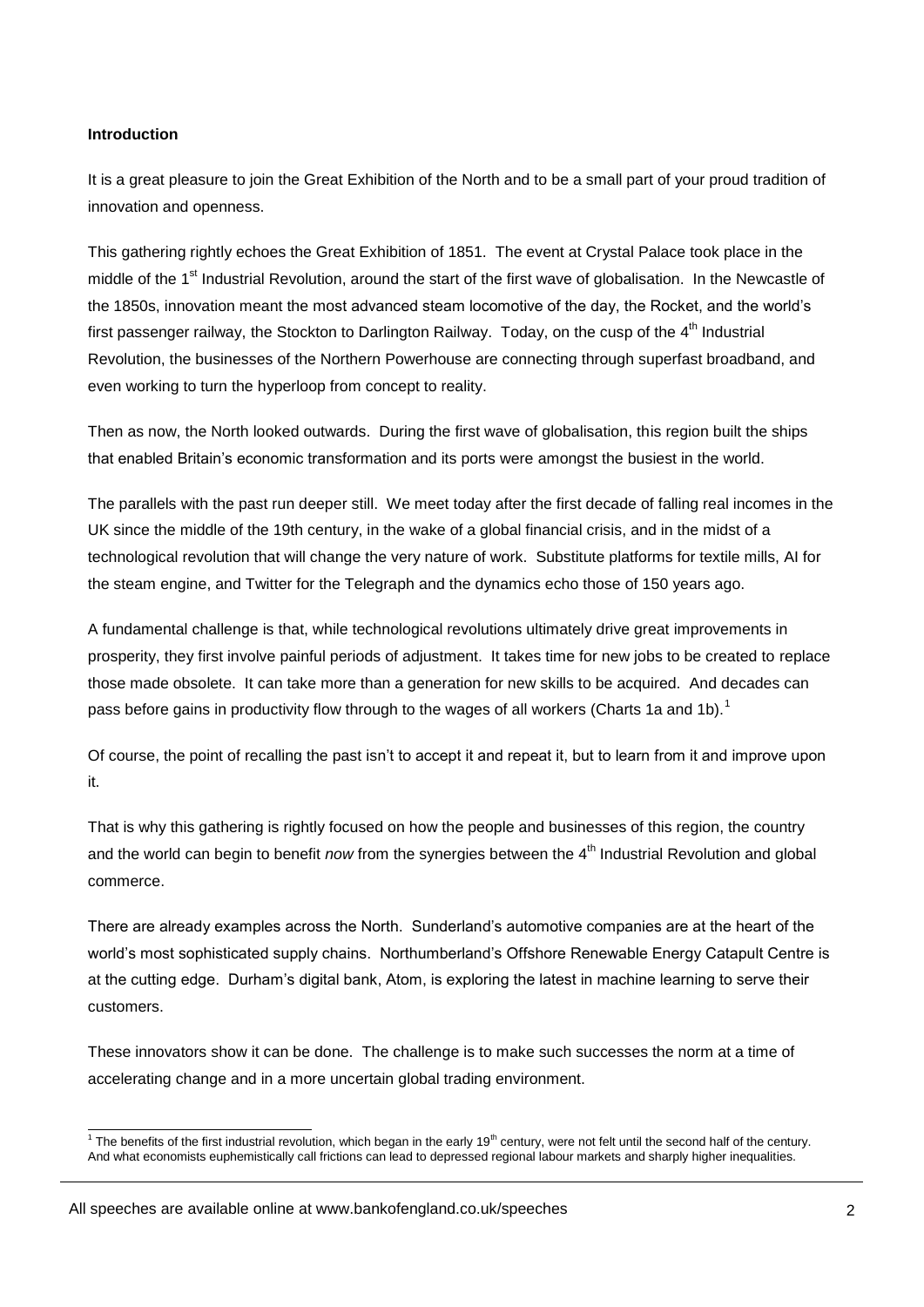



Sources: A Millennium of Data, Bank of England. Notes: Series are ten year moving averages.





Sources: A Millennium of Data, Bank of England.

One lesson from the past three Industrial Revolutions is that creating opportunities for all requires fundamental changes to labour market, social welfare and educational institutions.<sup>2</sup>

<sup>2&</sup>lt;br>2 Se[e Carney, M \(2018\) 'The Future of Work', slides to accompany a presentation at the Public Policy Forum, Toronto, 12 April 2018.](https://www.bankofengland.co.uk/-/media/boe/files/speech/2018/slides-for-mark-carney-speech-at-public-policy-forum-toronto.pdf?la=en&hash=5F46D0A1D150B85A231ADA4DBCAE019B70302404)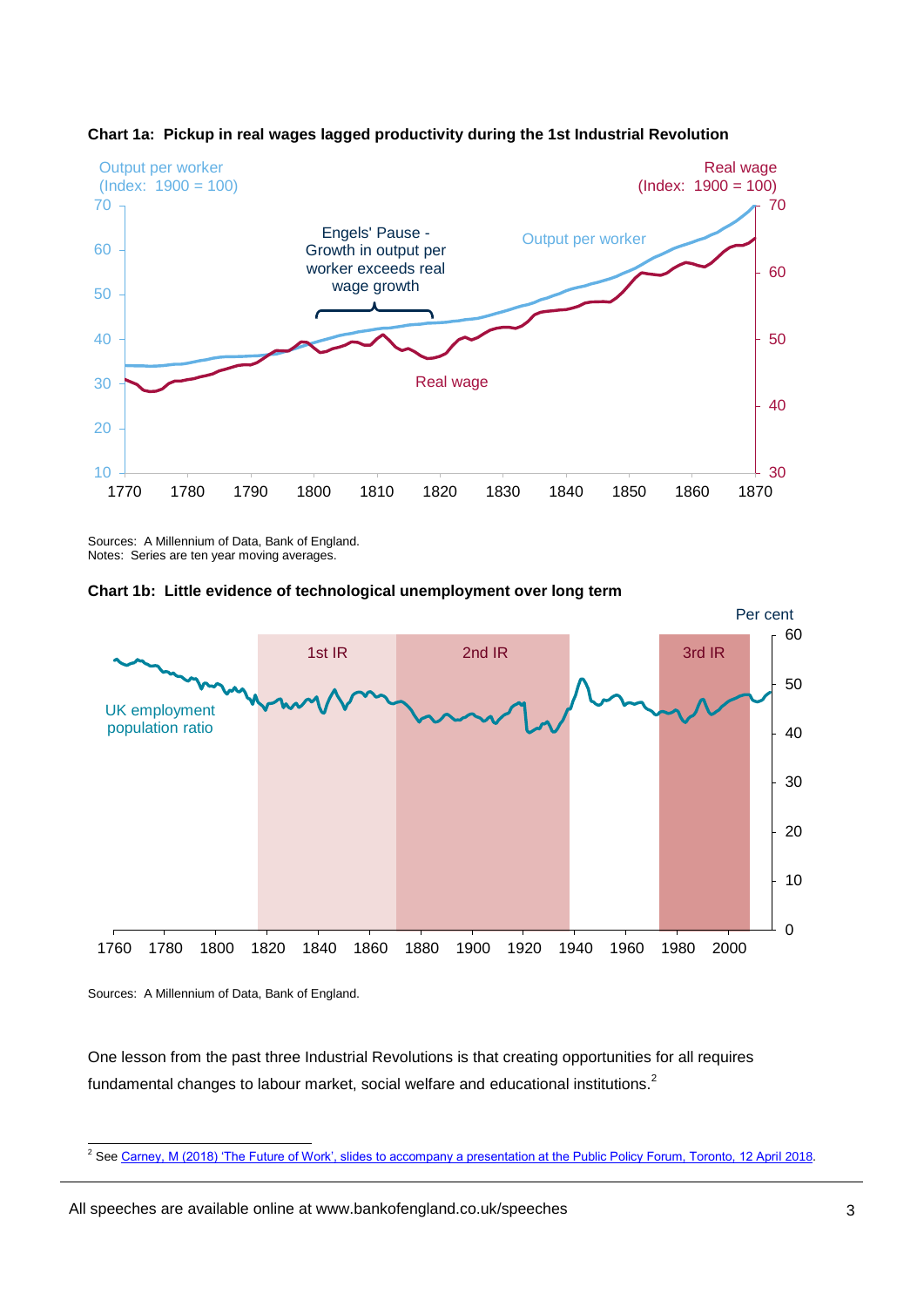For example, in the first two industrial revolutions, universal primary and secondary education became the norm. By the end of the third, there was a step change in tertiary educational attainment. To keep pace at a time of immense technological change, the biggest issue may be how to institutionalise mid-career retraining and to integrate it with a reformed social welfare system. A quaternary system of education, founded on the same principle of universality but in greater partnership with the private sector, may be required.

I would like to concentrate today on two other enabling institutions – finance and trade – that will be critical to determining the extent to which the new technologies can bring opportunity for all.

#### **The Second Wave of Globalisation**

Since the fall of the Berlin Wall, the global trading system has been steadily liberalised (Chart 2), global trade has grown at an annual rate of 8% and production has become increasingly integrated across borders.



#### **Chart 2: Substantial reductions in average tariffs across both advanced and emerging economies**

Source: World Bank.

-

Notes: The chart shows the simple mean of weighted tariff rates. For each individual country this is computed as unweighted average of effectively applied tariff rates for all trade goods subject to tariffs. Aggregates are based on the 14 largest countries in the world (according to purchasing power parity GDP weights in 2010).

Over this period, the use of imported intermediates in domestic production has increased dramatically, with trade in intermediate goods and services doubling (Chart 3) and the value added of imports as a share of exports rising from 10% in 1990 to around 20% in 2015.<sup>3</sup>

<sup>3</sup> See Auer, R, Borio, C and Filardo, A (2017), 'The globalisation of inflation: the growing importance of global value chains', *BIS Working Paper No.* 602.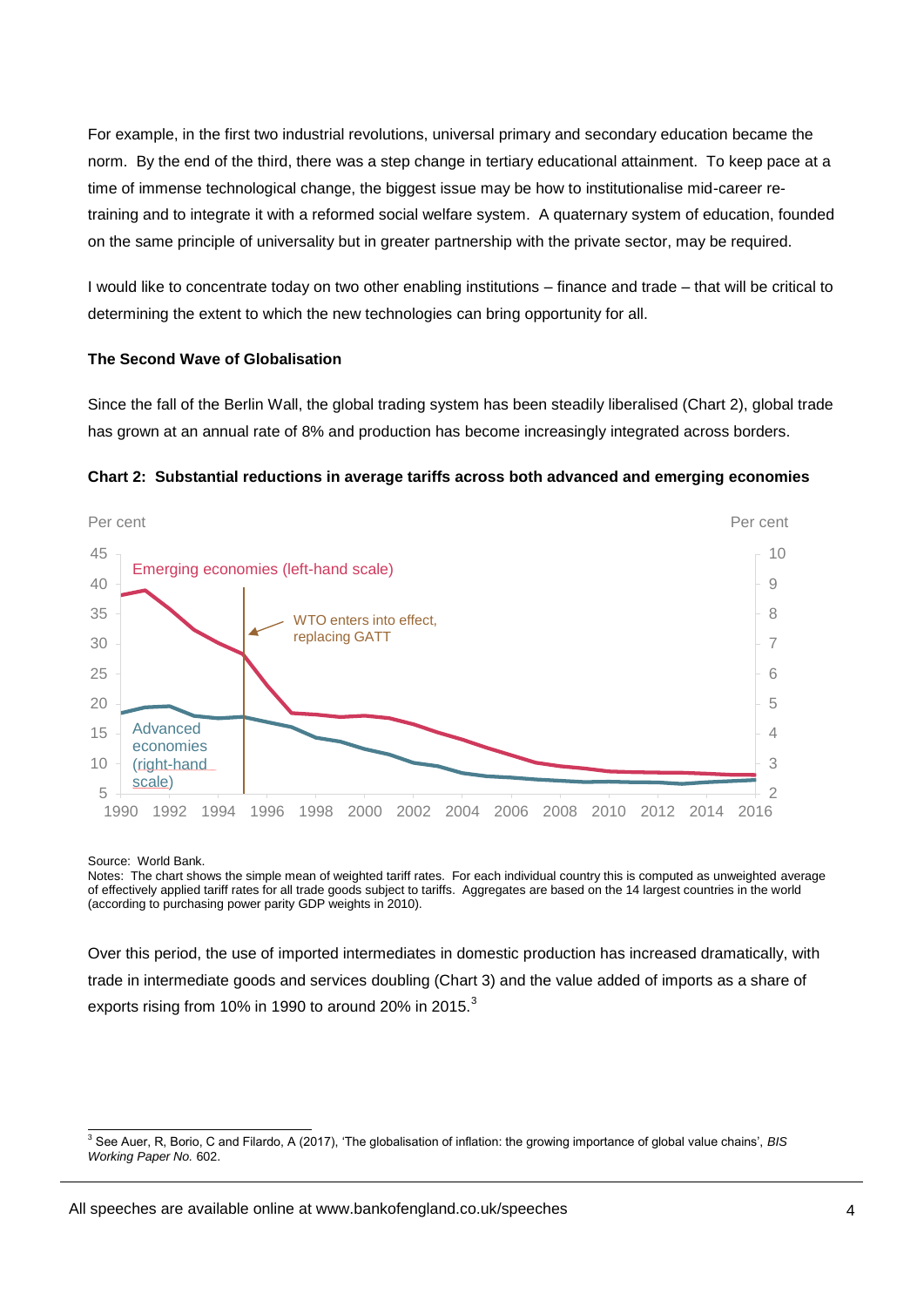

#### **Chart 3: The development of global value chains has boosted trade in intermediates**

Sources: Johnson and Noguera (forthcoming), Powell (2016), World Input-Output Database (2016 release) and BIS. Notes: Imports and GDP are in current US dollars.

Through this process, the effective global labour force has doubled, more than a billion people have been lifted out of poverty, and living standards have risen dramatically, with output per capita up 40% in both the UK and globally since the mid-1990s.

At the same time, however, in advanced economies globalisation has become associated with rising inequality and heightened uncertainty, with many people lamenting a loss of control and losing trust in the system.

Part of the problem has been that economists and policymakers have not been sufficiently upfront about the distributional consequences of rapid changes in technology and globalisation. Amongst economists, a belief in free trade is totemic.<sup>4</sup> But, while trade makes countries better off, it does not raise all boats; in the clinical words of the economist, trade is not a Pareto improvement.<sup>5</sup>

Rather, the benefits from trade are spread unequally across individuals, regions and time.<sup>6</sup> As result, for many citizens of advanced economies, measures of the aggregate gains from globalisation bear little relation to their own experience.

Partly as a result,<sup>7</sup> protectionist sentiment has been rising, prompting the question what could a period of deglobalisation mean for the economic outlook?

 4 For example, see Bhagwati, J. (2011), "Why free trade matters", Project Syndicate, June 23.

<sup>&</sup>lt;sup>5</sup> In neoclassical models, free trade is Pareto Optimal in principle – in that the aggregate gains are sufficient to compensate those that lose out while preserving gains for the winners. This typically means some form of redistribution of the gains from trade is needed to achieve this outcome. This is the Kaldor-Hicks compensation principle. It is an open question, however, whether redistribution of this kind actually takes place in practice and, indeed, whether it is itself costless, as the Kaldor-Hicks principle assumes.<br><sup>6</sup> Fer example, consumers ast lower prices and now product variation, and, over time, bangfit from t

For example, consumers get lower prices and new product varieties, and, over time, benefit from the spur to innovate and higher productivity. Some workers, however, lose their jobs and the dignity of work, or see their "factor prices" – in plain English, wages – equalised downwards.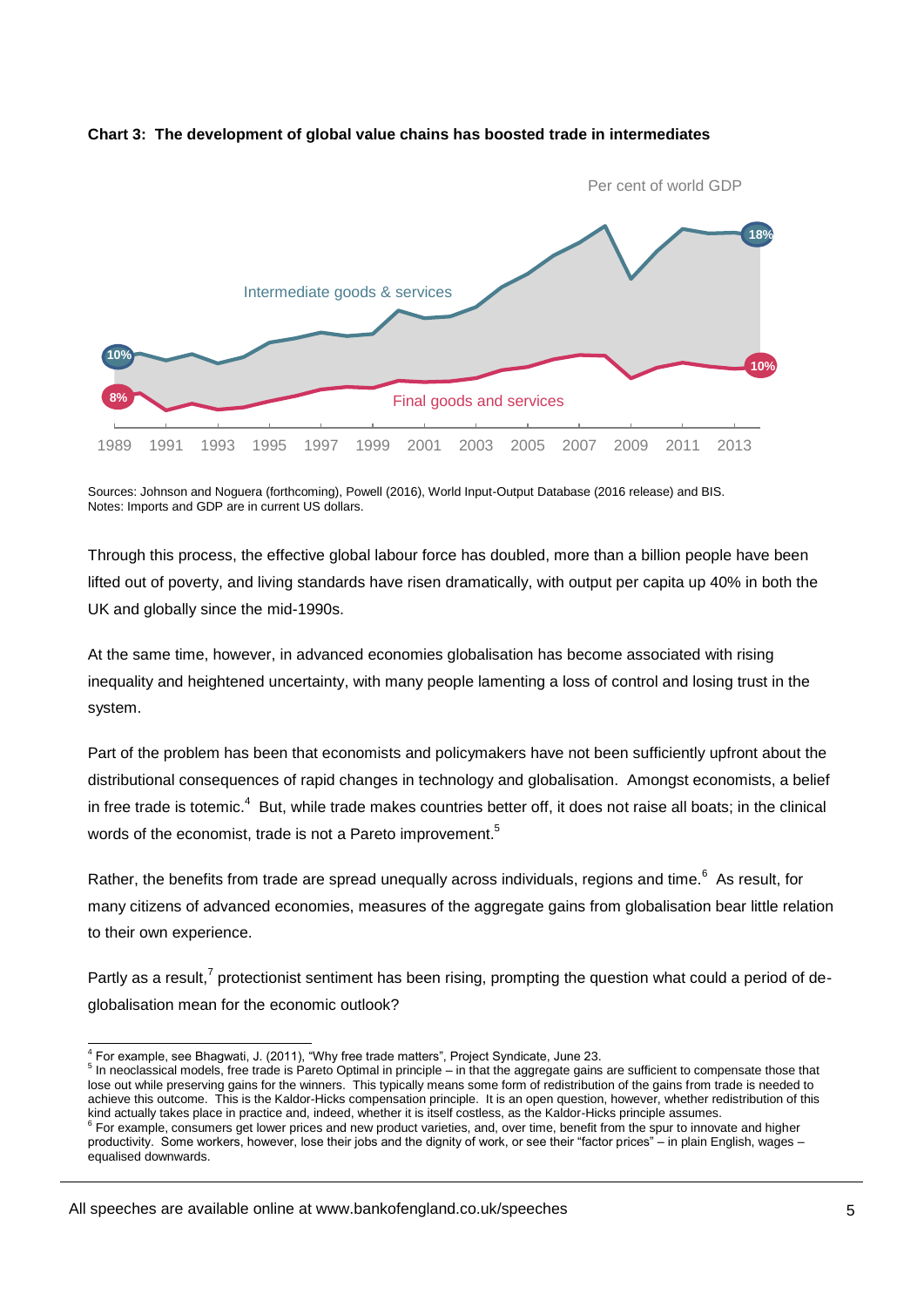#### **Trade in the recent global recovery**

One of the unsung triumphs of the post-crisis period was the G20's ability, until now, to resist protectionism. $8$ This admirable restraint helped world goods trade to recover its pre-crisis level two years after the crisis hit, whereas it languished around 20 percent below its peak during most of the decade after the Great Depression (Chart 4). When combined with the aggressive response of world's major central banks, the continued openness of trade after the crisis helped avoid a repeat of the Great Depression. $^9$ 





Sources: Federico-Tena World Trade Historical Database : World Trade and and CPB Trade Monitor data Notes: The year 0 on the horizontal axis is 1929 in the case of the Great Depression (blue line) and 2008 in the case of the Great Recession (red line). 1922-1938 trade flows are constructed using current country borders.

With openness maintained and with the shadow of the financial crisis finally receding over the past few years, global trade began to accelerate, boosting investment and driving a much healthier global recovery (Chart 5). World GDP rose by 3.9% in the year to 2017 Q4, the fastest rate since 2011, with 90% of countries growing at above-potential rates.

<sup>-&</sup>lt;br><sup>7</sup> There are other important issues, including protection of intellectual property and the sheer scale of the challenge of rapidly integrating an economy the size of China into the global system.<br><sup>8</sup> See, for example, the Leaders' Statements issued after the G20 meetings, from Washington in 2008 and London and Pittsburgh in

<sup>2009</sup> through to the Hamburg G20 meetings last year. 9

The slump in world trade following the Great Depression was arguably amplified by stubborn adherence to the gold standard, as countries that tried to maintain their pegs had to keep interest rates high, which depressed activity and trade.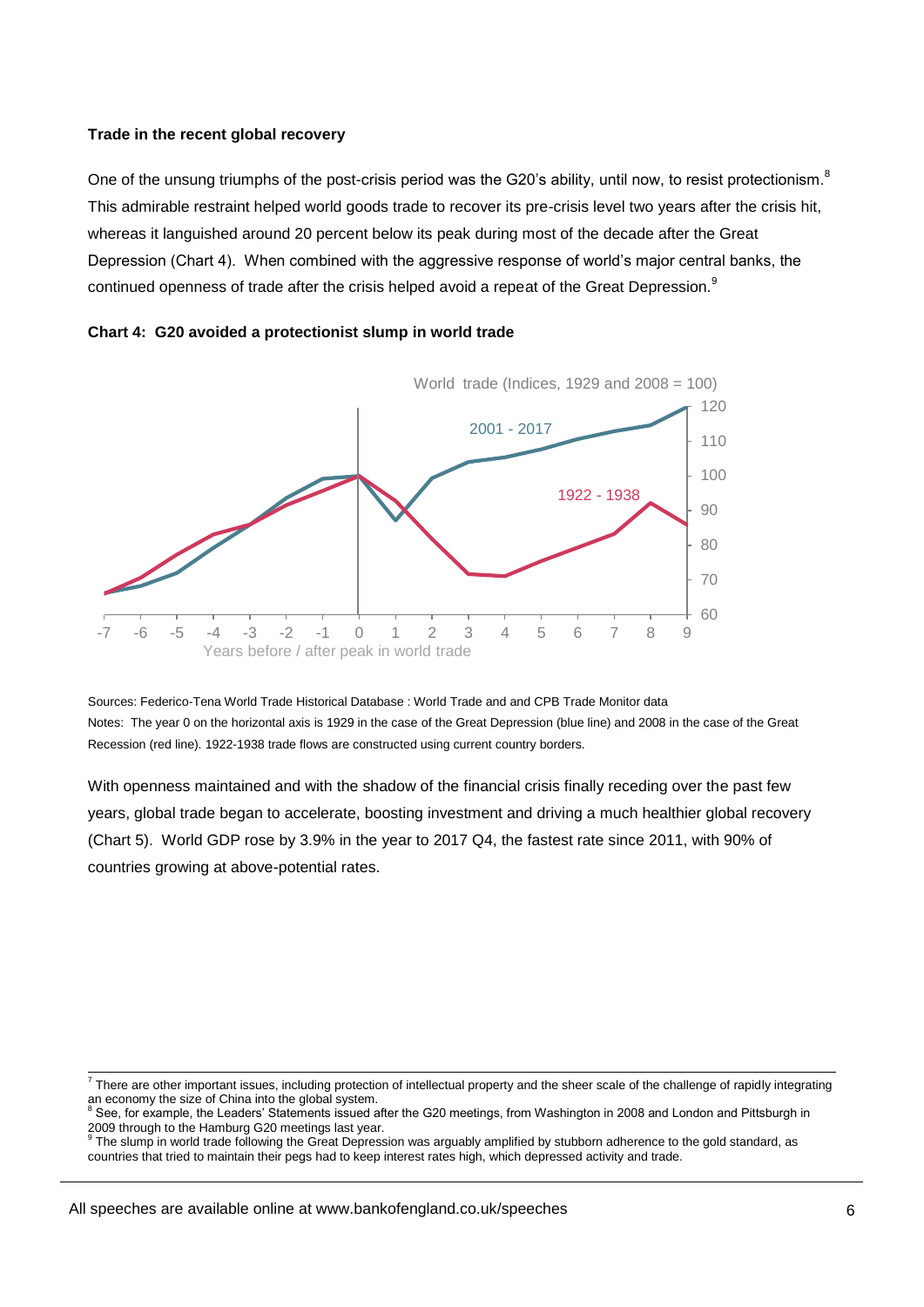

## **Chart 5: Pickup in G7 growth since 2016 driven by investment and trade**

Sources: OECD and Bank calculations.

But protectionist rhetoric has also risen, and it is now turning into action, with the US increasing tariffs and the affected countries retaliating.

At the moment, protectionism is largely just talk (and tweets). But what if rhetoric becomes reality?

# **Some illustrative simulations of the potential trade impact**

Protectionism affects the real economy through three channels. There are direct effects, through reduced trade flows, disrupted supply chains and higher import costs. And there are indirect effects, via business and consumer confidence and financial conditions.

If implemented, the tariffs announced thus far (between the US and China, the US and EU, and the US and its NAFTA partners, as well as the potential US tariffs on EU motor vehicles and parts), will broadly double average bilateral tariff rates (Table 1), and could raise average US tariffs to rates not seen in over 50 years.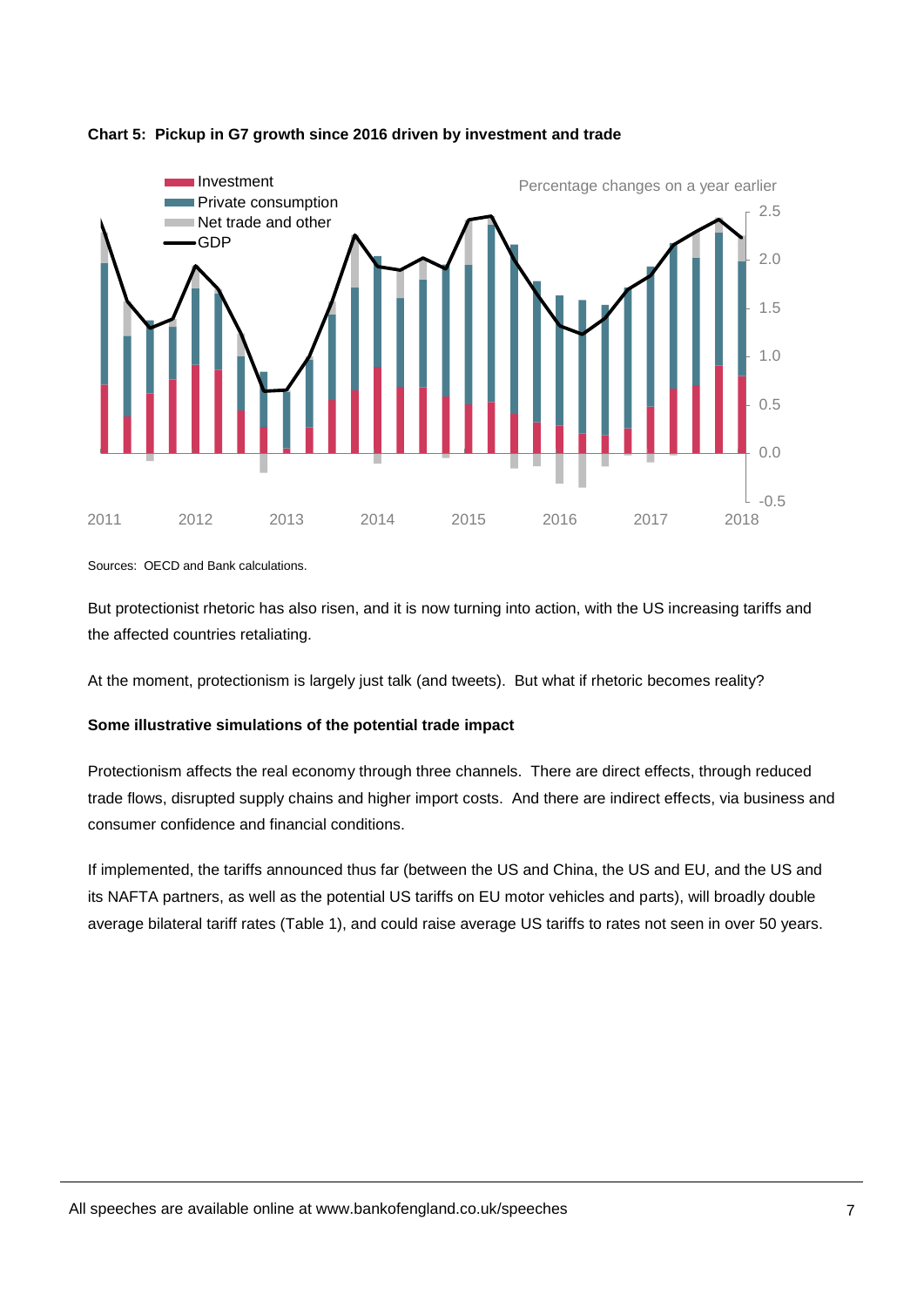## **Table 1: Weighted average bilateral tariffs**

| Tariffs imposed by:                                      | US    | China  | US     | EU     |
|----------------------------------------------------------|-------|--------|--------|--------|
| On imports from:                                         | China | the US | the EU | the US |
| <b>Existing measures</b>                                 | 2.6   | 9.1    | 3.3    | 3.0    |
| With announced and<br>contemplated measures <sup>a</sup> | 4.5   | 14.9   | 6.2    | 7.2    |

(a) Announced US tariffs on steel and aluminium, the reciprocated 25% tariff on \$50bn of US imports from China, and the potential US tariffs on EU motor vehicles and parts.

There are some, tentative signs that this more hostile and uncertain trading environment may be dampening activity. For example, survey measures of global export orders and manufacturing output have fallen back from highs at the start of this year, and growth in US and euro-area capital goods orders fell to zero in Q1 (Chart 6).



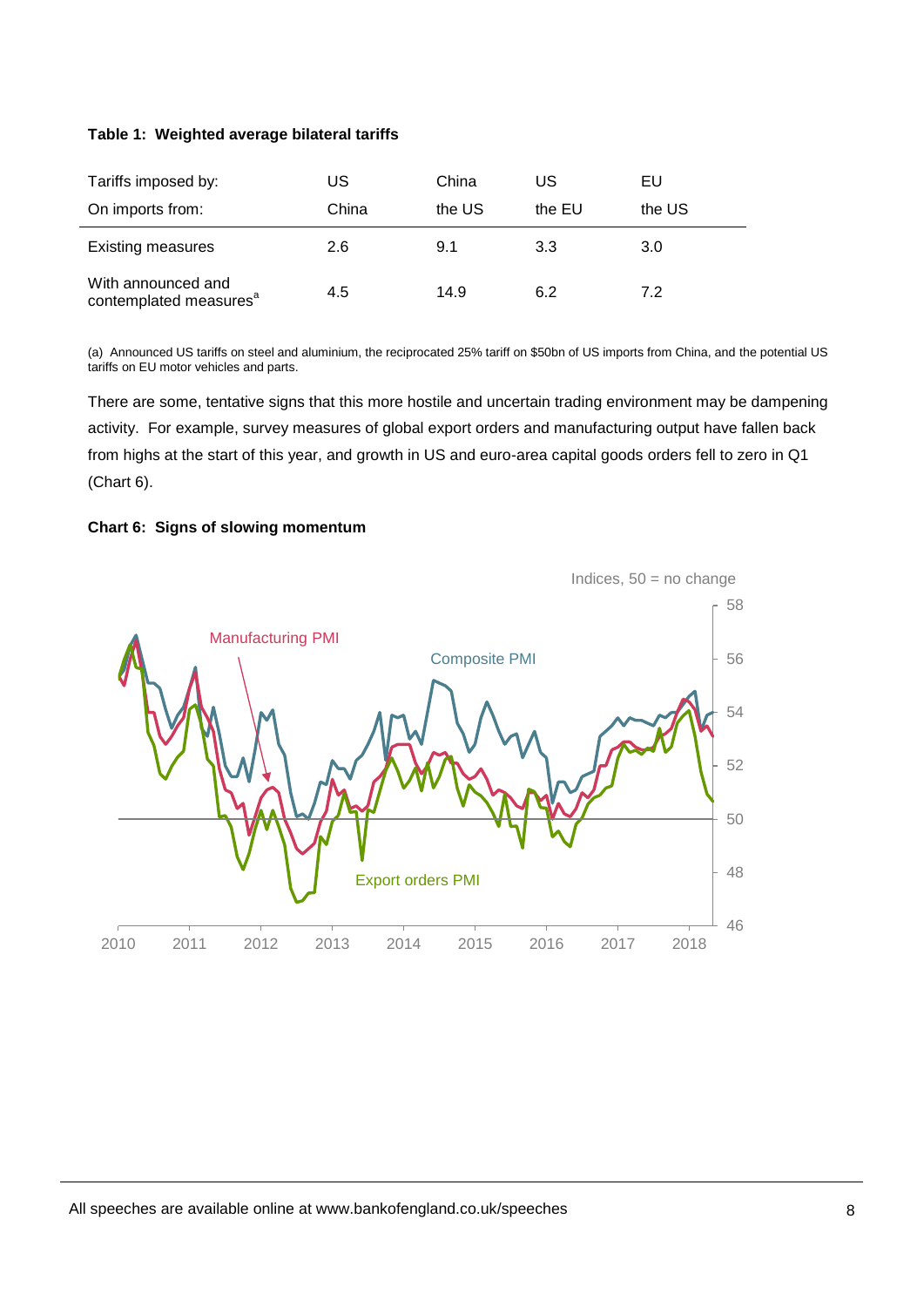Percentage changes, 3 months on 12 months ago



Sources: ECB, Confidence Board, CPB and Markit Economics.

In recent months, global financial conditions have also tightened somewhat though this is likely more to do with US monetary than trade policy. Nonetheless, there is a growing possibility that trade uncertainty could crystallise the longstanding risks of a snap back in long-term interest rates, increased risk aversion and a general tightening in global financial conditions.<sup>10</sup>

Bank of England simulations suggest that the impact of narrow, bilateral tariff increases through direct trade channels would tend to be small – reflecting the small share of overall exports affected – and would be largely confined to the countries directly involved. However, a larger, increase in tariffs of 10 percentage points between the US and all of its trading partners could take 2½ per cent off US output and 1 per cent off global output through trade channels alone, although the impact on the UK is smaller reflecting a greater exchange-rate driven boost to net exports. The hit to global and UK GDP would be substantially greater if everyone put up tariffs against everyone else (Chart 7a).

 $\frac{1}{10}$  The economic scenario in the Bank of England's 2017 stress test of the UK banking system involved an increase in global risk aversion, which occurred alongside deep, simultaneous recessions in the UK and global economies. See [https://www.bankofengland.co.uk/stress-testing/2017/stress-testing-the-uk-banking-system-2017-results.](https://www.bankofengland.co.uk/stress-testing/2017/stress-testing-the-uk-banking-system-2017-results)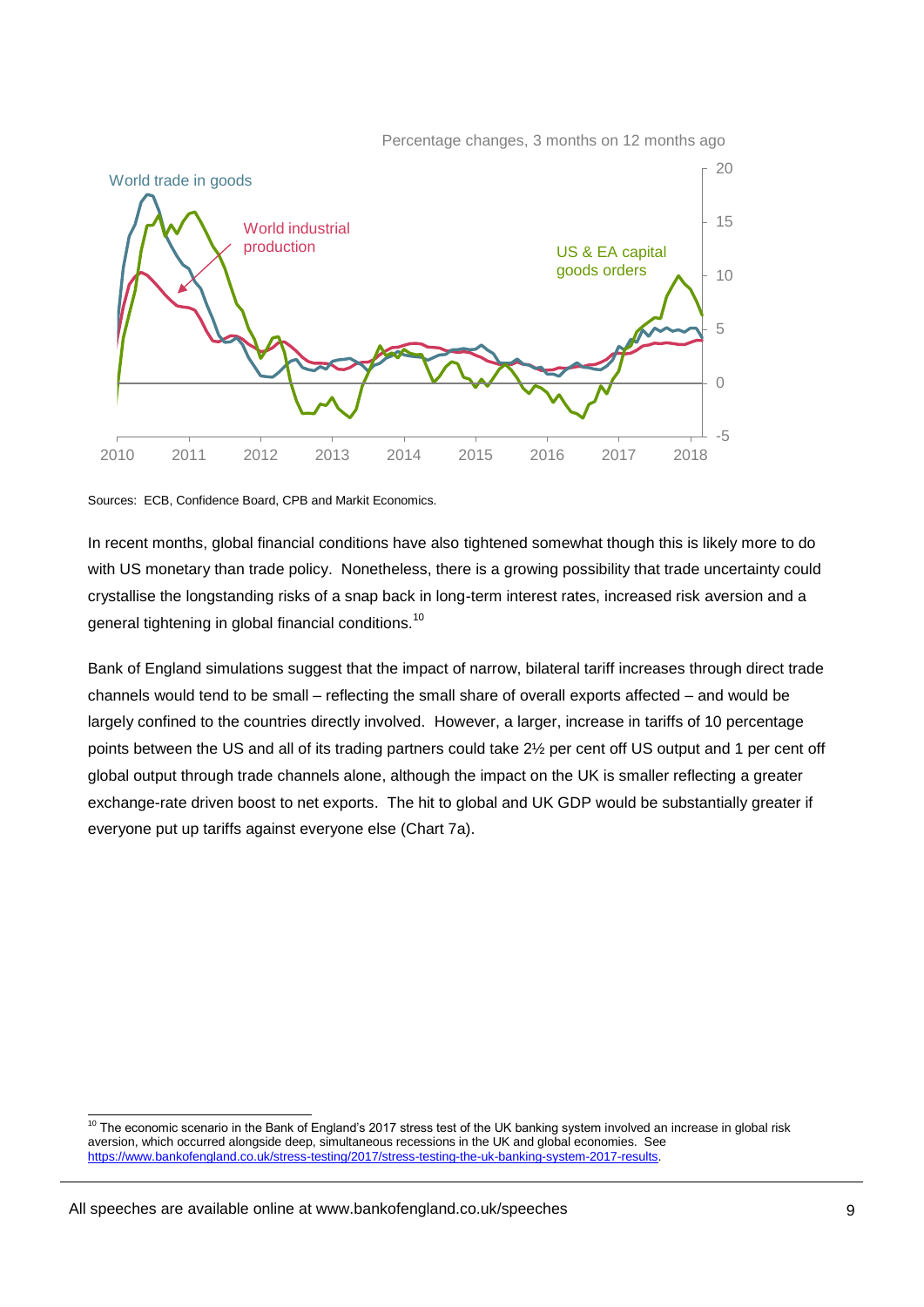

**Chart 7a: GDP losses from a 10 percentage point increase in tariffs on US trade substantial<sup>11</sup>**





The scenario would put monetary policymakers in a difficult position. Although the shock from higher tariffs would drag on activity, their initial impact would be inflationary, particular for the country at the centre of the trade dispute (Chart 7b).

These simulations consider only direct impacts of tariff increases, and do not include those via business confidence and financial conditions.

In these regards, the current UK experience with Brexit can provide some insight.

 <sup>11</sup> Based on simulations using NiGEM. The baseline scenario assumes a 10 percentage point increase in tariffs that persists for three years. The additional impact from tighter financial conditions is based on 75bp increase in term premia and 50bp increase in equity risk premia globally; and the uncertainty impact is proxied by assuming agents anticipate a further 10pp increase in tariffs the following year. Global monetary policy is held fixed for five years.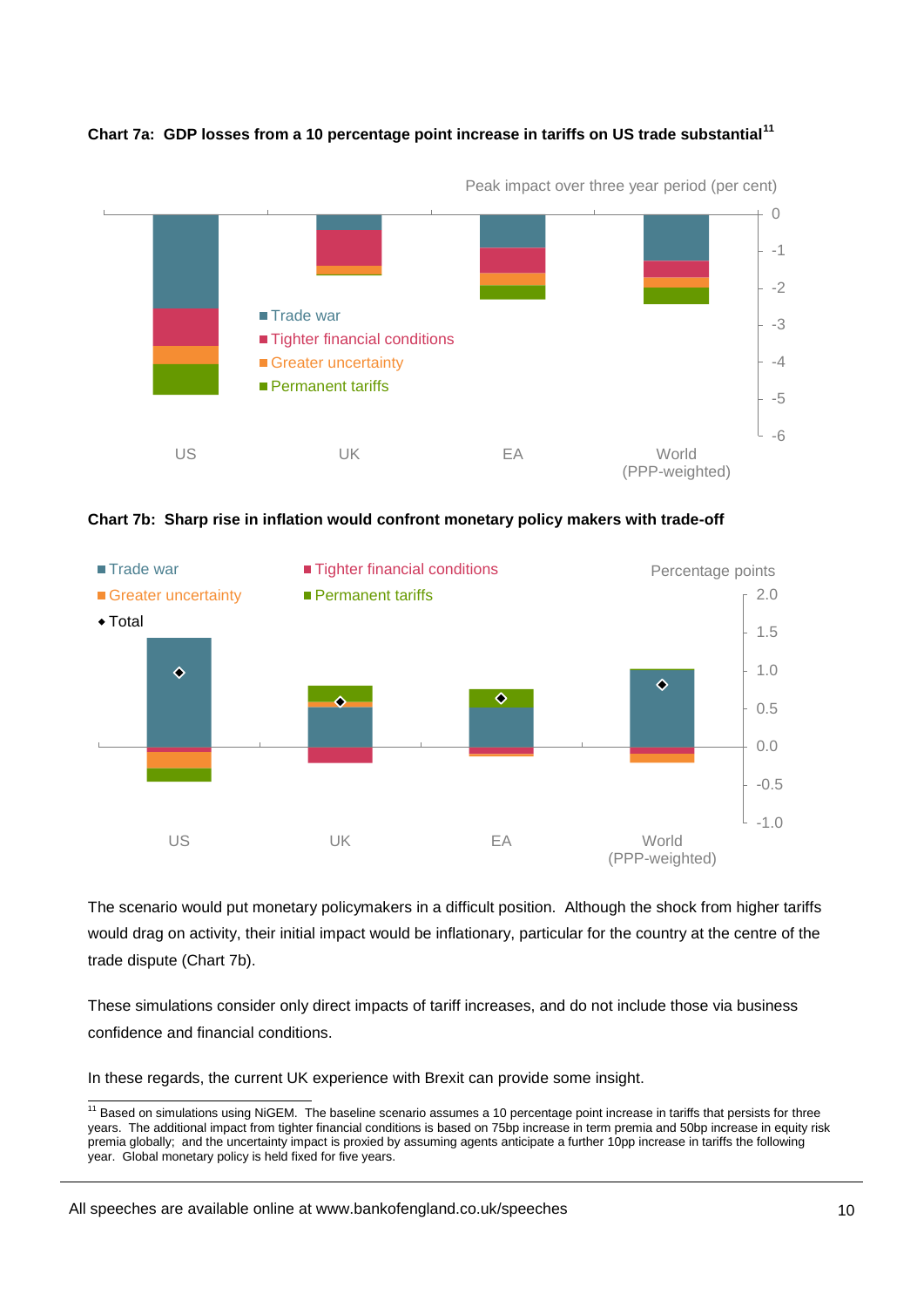As we know, the intention of Brexit is not to turn inwards but to broaden openness over time; the strategy is to *step back in order to jump forward*. But Brexit will, for a period, be an example of de-globalisation because any reduction in openness with the EU is unlikely to be immediately compensated by new ties of a similar magnitude with other trade partners. And even if new agreements with other partners could be struck instantaneously, the reorientation of business relationships will take some time.

Since the referendum, exporters have been in a sweet spot (Chart 8), benefiting from the lower level of sterling in anticipation of a Brexit that has not yet happened.

Confidence effects have been more material. Forward-looking business investment has been on the side lines, as Brexit-related uncertainties have outweighed otherwise very favourable conditions (Chart 9).<sup>12</sup> While households looked through Brexit-related uncertainties initially, they cut back on spending as the consequences of sterling's fall showed up in the shops and squeezed their real incomes. Consumer confidence remains well below its pre-referendum levels (Chart 10).





Sources: ONS, May 2018 *Inflation Report* projections and Bank calculations.

 $\frac{12}{12}$  Strong world demand, a low cost of capital, the high rates of return on capital and diminishing spare capacity have all supported business investment.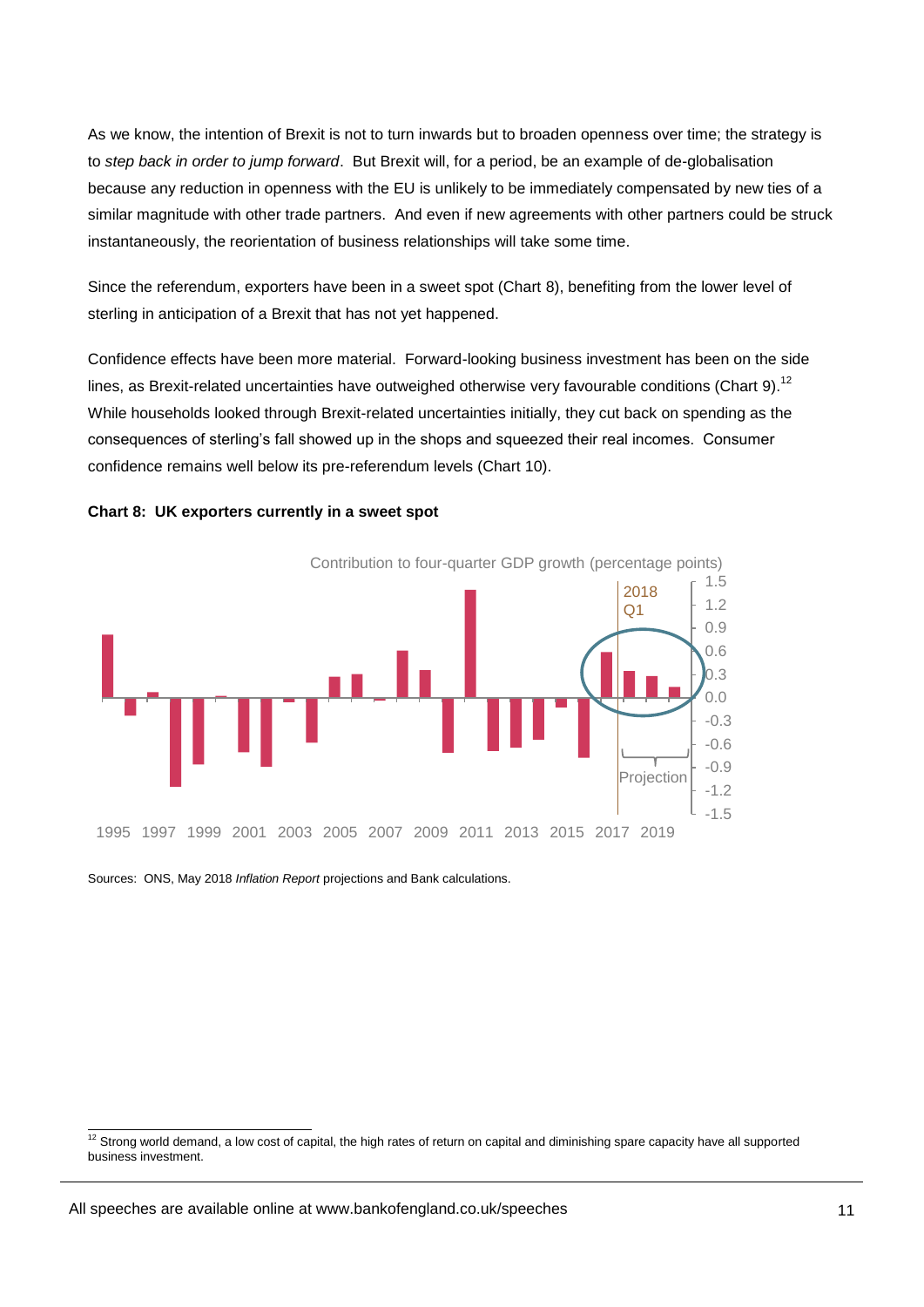

#### **Chart 9: Brexit-related uncertainties dragging on business investment**

Note: The blue dashed line shows the average across the 1973, 1979 and 1990 recessions.





Sources: GfK/EC and YouGov/CEBR.

Notes: The YouGov series has been mean-variance adjusted to match the GfK/EC series data. The latest observation for YouGov is May 2018.

Sources: ONS and Bank calculations.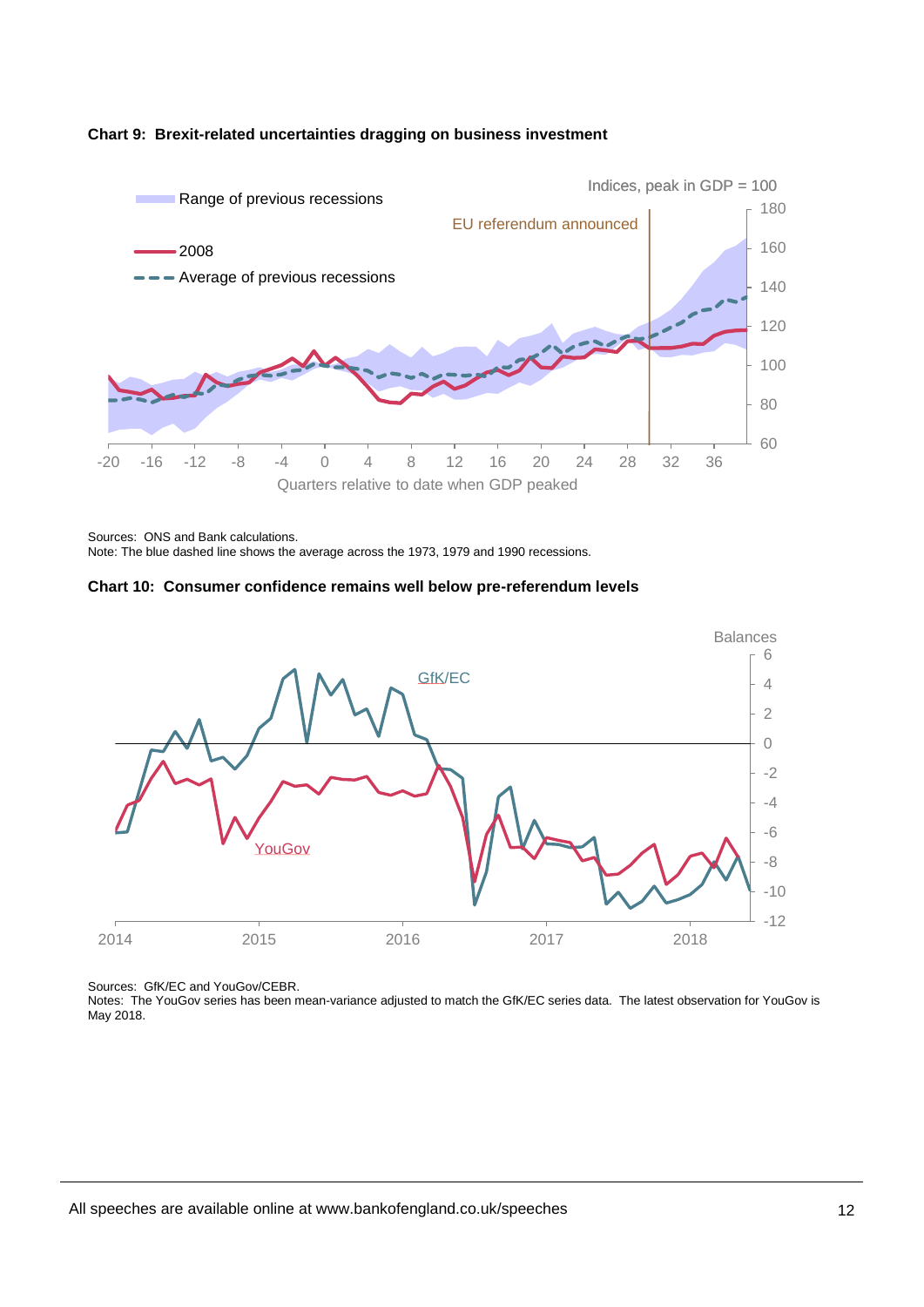The cumulative impact of these effects has been material. By the first quarter of this year, UK GDP had increased by 1 percentage point less than the MPC had projected just prior to the referendum (Chart 11). Factoring in stronger-than-anticipated growth in the European and global economies and more supportive monetary and fiscal policies, the shortfall increases to around 1¾%-2% – a similar hit to the US from the direct trade channels in the simulations above.

This is despite the fact that Brexit has not happened yet and that UK financial conditions have remained supportive since the referendum, in contrast to previous periods of elevated uncertainty. This in part reflects the package of easing measures implemented by the MPC in August 2016 and less stringent fiscal policy as well as the resilient global environment. In a general trade war, it is unlikely that global financial conditions would prove as robust, or that monetary policy could be as supportive.



**Chart 11: Brexit impact on demand approaching 1¾ - 2 percent of GDP**

Sources: ONS and Bank calculations.

The experience of Brexit underscores that the impact of global trade war will be greater the more business confidence is affected, the more financial conditions tighten and – most fundamentally – the more permanent the loss of openness is expected to be.

Adding on a fall in business confidence and tightening financial conditions to the direct trade channels in the simulations and the possibility that the tariffs could be viewed as permanent could plausibly double the losses in output, while moderating somewhat the impact on inflation (Charts 7a and 7b).

Over the longer term, reduced productivity growth would be expected to compound the output losses from a sustained trade war. Historically, there has been a strong relationship between trade openness and productivity, with empirical estimates suggesting a 20% reduction in trade tends to drag on productivity by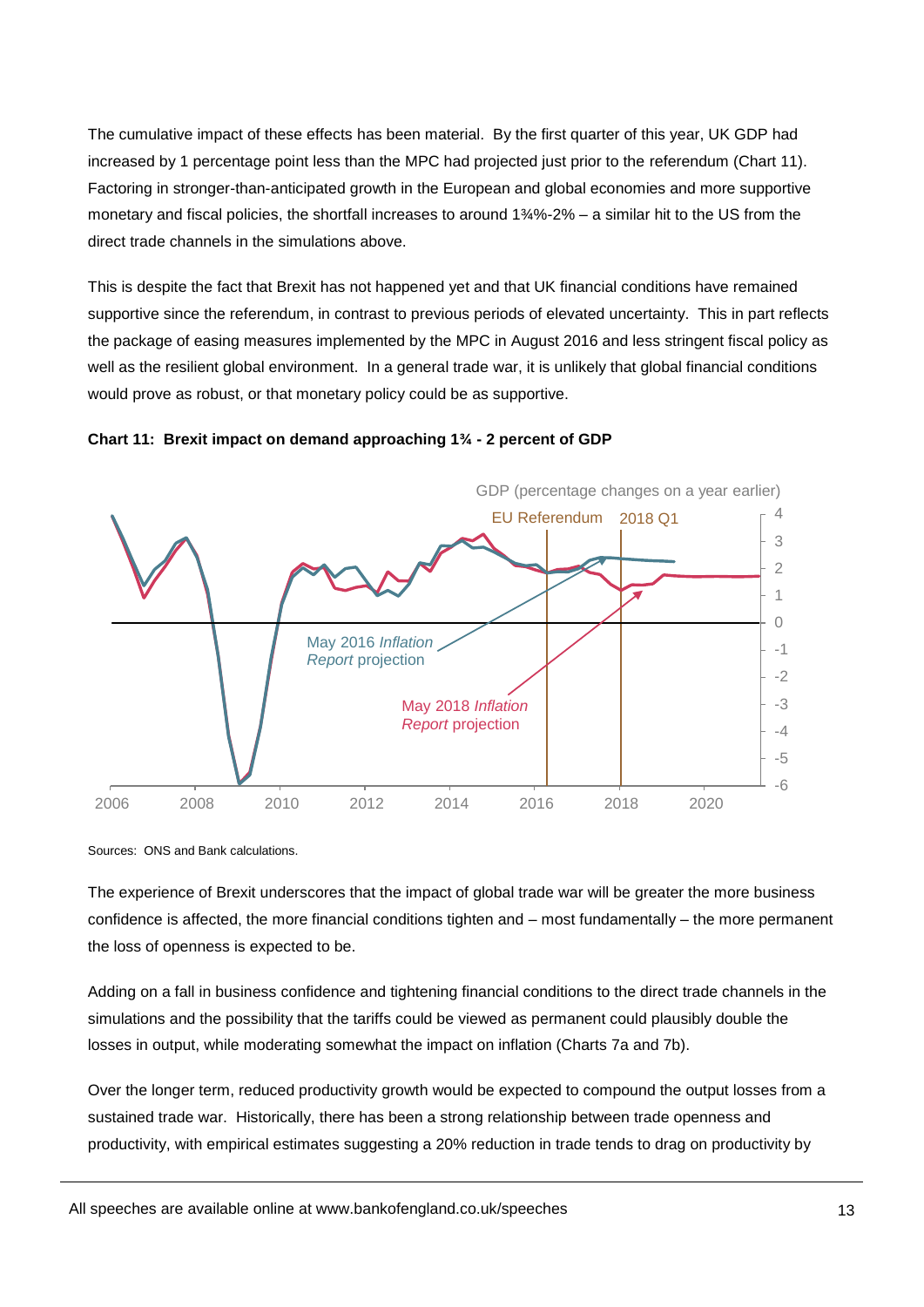around 5% in the long run.<sup>13</sup> What is unclear, because it has not yet been tested, is whether the integration of global supply chains in recent decades has intensified that link. A number of our Agents' business contacts in the North, as elsewhere, have been wondering whether changes to trading arrangements will require them to switch suppliers or find new customers, whether to expand production or even close down certain activities.

For monetary policy, the implications of protectionist measures depend on the balance of their effects on demand, supply, the exchange rate and import prices. Those, in turn, will depend on factors such as the extent to which measures are expected to be a temporary skirmish or the new normal, how quickly tariffs are passed through to prices, whether they hit productivity, and whether there are any non-linear effects – for example arising from disruptions to supply chains or wholesale obsolescence of plant and equipment.

Monetary policy makers also need to take into account the potential for reduced trade to result in more fundamental changes to the relationship between domestic slack and inflation, which could steepen and shift up as trade falls back. $14$ 

# **UK Monetary Policy**

In the exceptional circumstances prevailing since the referendum, the MPC has set policy to balance the trade-off between the speed at which inflation returns to target and the support that monetary policy provides to jobs and activity.

Consistent with its remit, the MPC judged that it was appropriate to set policy so that inflation returned to its target over a longer period than the conventional horizon of 18-24 months in order to support jobs and activity at a time when uncertainty was elevated and the economy was slowing.

That approach has worked (Chart 12). Employment is at a record high. Import price inflation is fading. Real wages are rising. And domestic inflationary pressures are gradually building to rates consistent with the inflation target.

Now, with the excess supply in the economy virtually used up and the Brexit date looming, the economy could travel along two broad paths: one relatively bumpy, the other – my focus here – relatively smooth.<sup>15</sup>

The current path is consistent with the MPC's current central projection, which assumes a relatively smooth transition to a Brexit that is the average of a range of outcomes. In this case, the Committee's reaction function will be more conventional, with the path of policy driven primarily by demand.

 $\frac{1}{13}$  See Feyrer (2009), 'Trade and Income -- Exploiting Time Series in Geography', NBER Working Paper No. 14910.

<sup>14</sup> For more details, see [Carney, M \(2017\), '\[De\]Globlisation and inflation'. 2017 IMF Camdessus Central Banking Lecture.](https://www.bankofengland.co.uk/-/media/boe/files/speech/2017/de-globalisation-and-inflation)

<sup>&</sup>lt;sup>15</sup> Along the first of these, a disruptive Brexit – for example, if the transition were disorderly, or the end state agreement materially worse than the average potential outcome – would likely mean the MPC would once again be confronted with a trade-off between the speed with which it returns inflation to target and the support policy provides to jobs and activity. On this path, the MPC can be expected to set policy to manage any trade-off using the framework it applied following the referendum.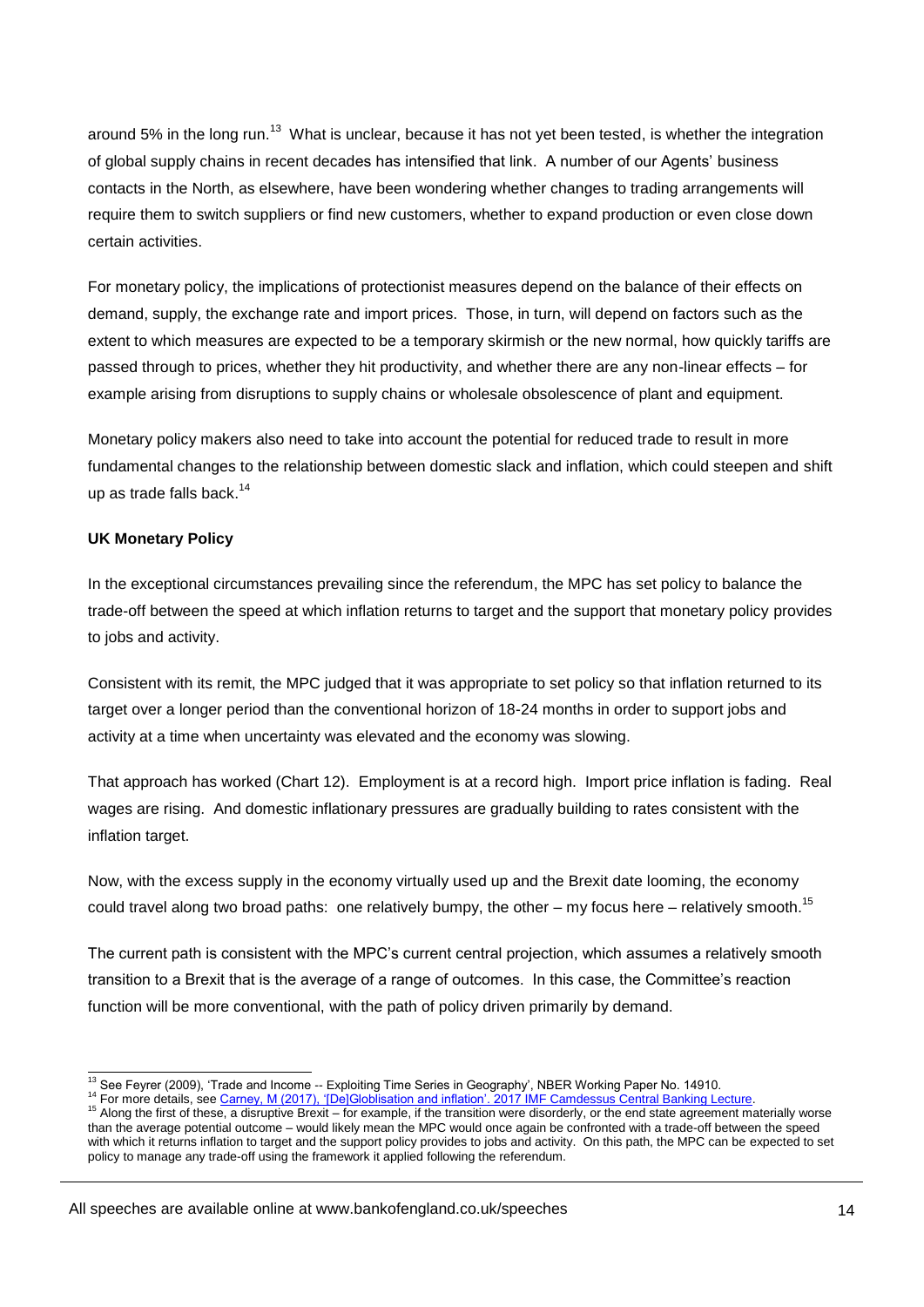

# **Chart 12: Monetary policy managed the trade-off since the referendum<sup>16</sup>**

As the MPC has stressed, were the economy to develop broadly in line with the May *Inflation Report*  projections – with demand growth exceeding the 1½% estimated rate of supply growth leading to a small margin of excess demand emerging by early 2020 and domestic inflationary pressures continuing to build gradually to rates consistent with the 2% target – an ongoing tightening of monetary policy over the next few years would be appropriate to return inflation sustainably to its target at a conventional horizon.

Since our May meeting, international data have been mixed. The US economy is growing robustly, against signs that momentum has faded a little in the euro area and, more markedly, in some emerging market economies. As I noted earlier, the impact of trade uncertainty on business confidence and financial conditions at this stage still appears to be modest. Overall, the outlook for global growth has moderated a little, but remains strong, providing important support to UK activity.

Domestically, the incoming data have given me greater confidence that the softness of UK activity in the first quarter was largely due to the weather, not the economic climate. A number of indicators of household spending and sentiment have bounced back strongly from what increasingly appears to have been erratic weakness in Q1. The UK labour market has remained strong, and there is widespread evidence that slack is largely used up. Pay and domestic cost growth have continued to firm broadly as expected. Headline inflation is still expected to rise in the short term because of higher energy prices.

 $\frac{1}{16}$  Each observation shows the central projection for spare capacity or excess demand at the end of the second year of the forecast period (the 'Year 2' point) on the horizontal axis against the central projection for four-quarter CPI inflation at Year 2 on the vertical axis from successive *Inflation Reports*. The left-most observation (labelled "Aug. 2016 no stimulus") is a counterfactual version of the August 2016 *Inflation Report* forecasts with the effect of the MPC's Bank Rate cut, Term Funding Scheme and Asset Purchases removed.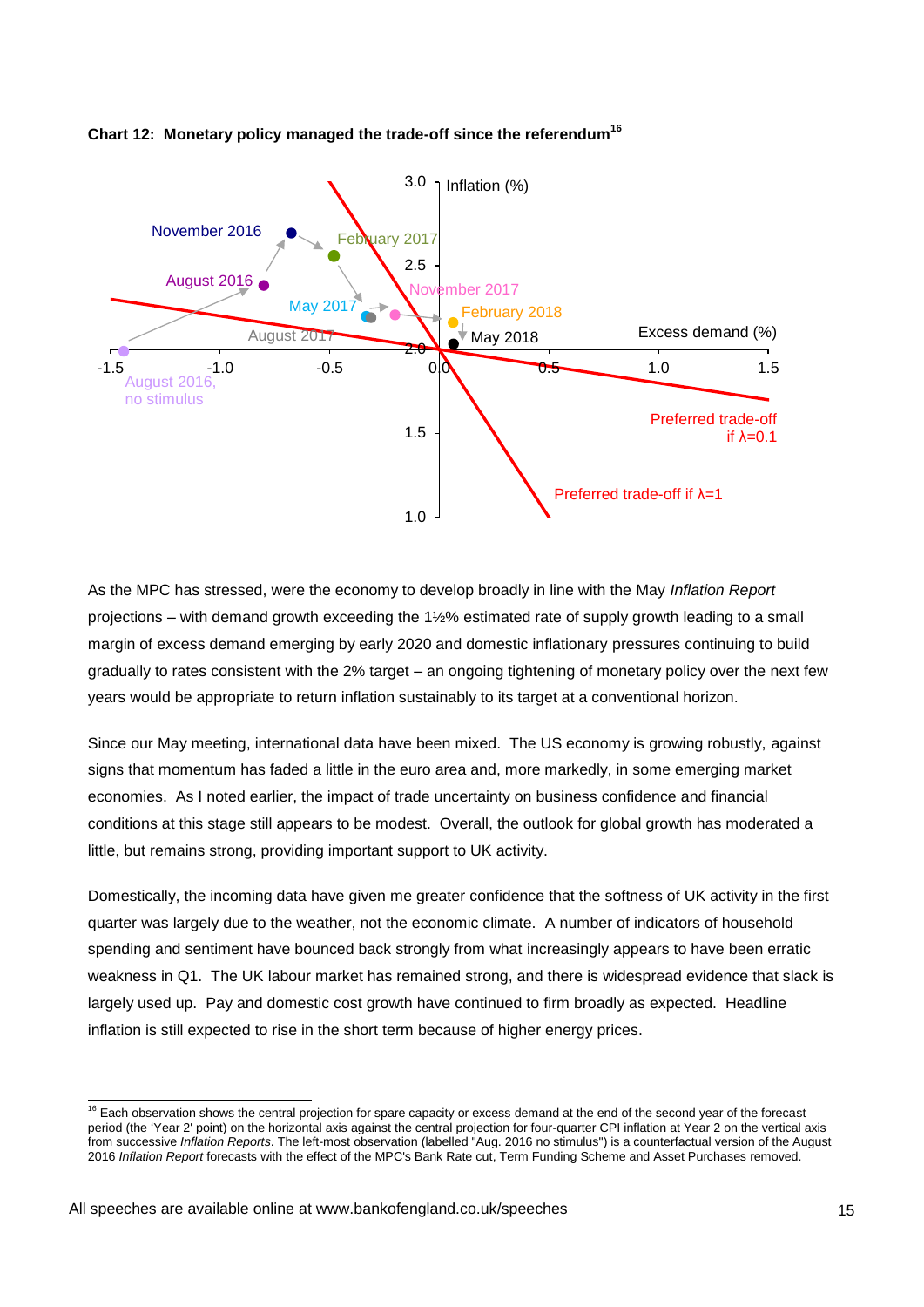Overall, recent domestic data suggest the economy is evolving largely in line with the May *Inflation Report* projections, which see demand growing at rates slightly above those of supply and domestic cost pressures building. The MPC will continue to monitor incoming data and review prospects for growth and inflation in the UK in order to set monetary policy consistent with returning inflation sustainably to target.

#### **Powering to a positive future**

With the economy on the cusp of a revolution and the global economic order rebalancing, people are rightly raising fundamental concerns. How can everyone benefit from the 4<sup>th</sup> Industrial Revolution? How do we make trade work for all?

One answer could be to harness the opportunities of the 4<sup>th</sup> Industrial Revolution to pursue new approaches to trade – ones that concentrate more on small businesses and on trade in services rather than the traditional focus on trade in goods by large, multinational corporates.

Advances in technology are making the world smaller, enabling people and businesses to connect across borders as easily as they do across the street. The  $4<sup>th</sup>$  Industrial Revolution promises an age in which anyone can produce anything anywhere through 3-D printing, where anyone can broadcast their performance globally or sell to China whatever the size of their business.

In a hyper-connected, capital-light world, the future may increasingly belong to small and medium-sized firms, with platforms (such as taskrabbit, Amazon, Etsy, Shopify, and SamaHub) giving them direct stakes in local and global markets. Connections can be made between small businesses in Scunthorpe and their clients in Shanghai, and between households in Bassetlaw and firms in Bangalore.

The financial implications of these developments are only beginning to be realised, but they are likely to be immense. In anticipation, the Bank is creating the new hard and soft infrastructure that the new finance will require.

For example, the Bank of England is in the midst of an ambitious rebuild of the Real Time Gross Settlement (RTGS) system – the backbone of every payment in the UK – so that new private payment systems, including non-bank payment service providers, can simply plug into our system. No longer will access to central bank money be the exclusive preserve of banks.

Several non-bank payment service providers (or PSPs), focused on retail and corporate services, are currently applying. The electronic money flowing through their systems will become more like its physical relative. Electronic payments are becoming instantaneous by using QR codes or mobile phone numbers. Checkout can be eliminated. The customer, not cash, will reign supreme.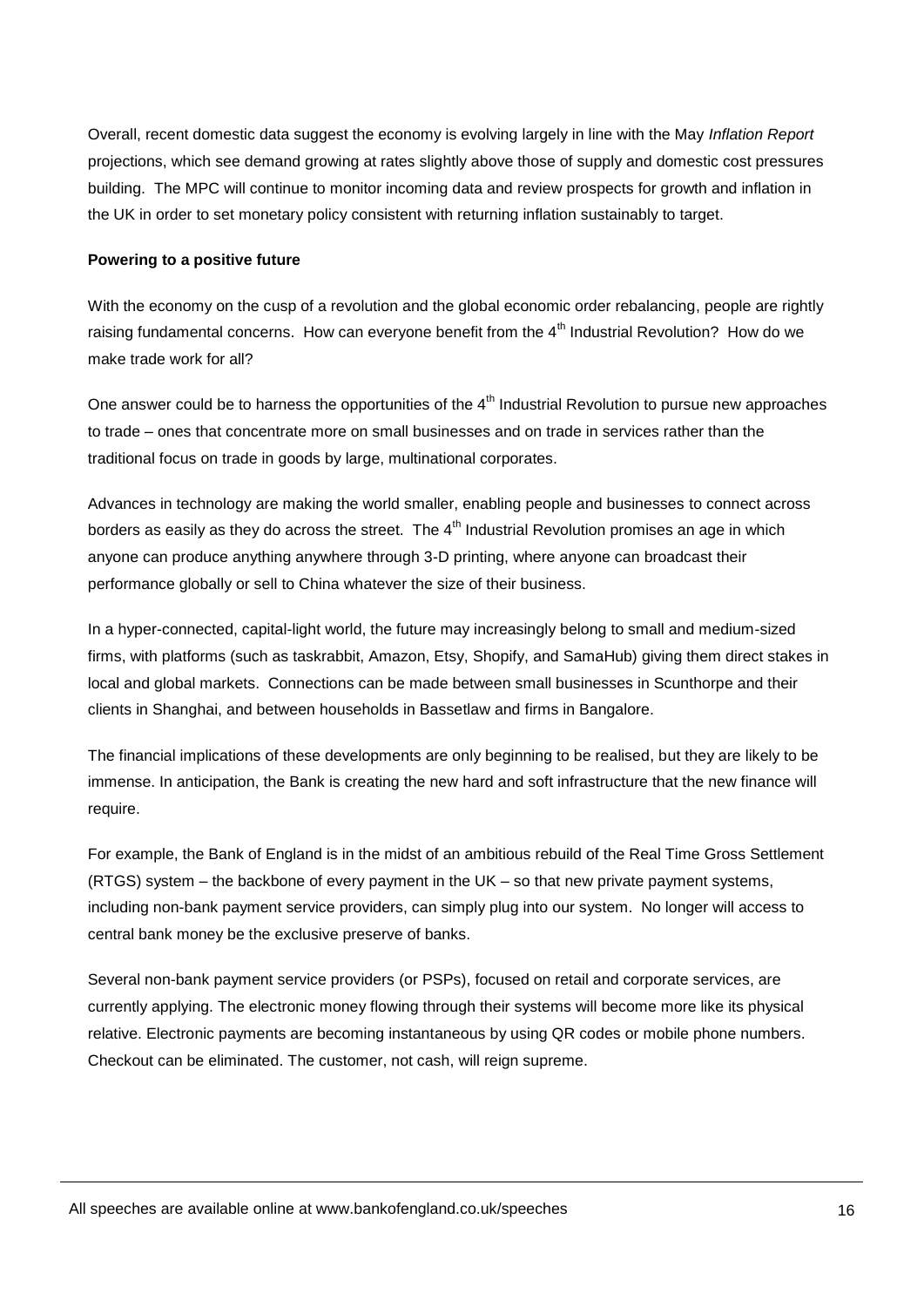The Bank is also making it easier for the UK financial system to realise the promise of big data, which should foster competition and improve choice for UK businesses.<sup>17,18</sup>

In addition, RTGS is being re-configured to lower the excessive costs of cross-border payments, in part through connecting it to the systems run by other central banks and in part through new private PSPs. Soon UK households and businesses will be able to reap the benefits from more seamless low-cost global payments.<sup>19</sup>

With this new commercial and financial infrastructure, perhaps the priority should be free trade of SMEs. By giving local businesses a direct stake in globalisation, growth can be stronger and more inclusive.

Freer trade in services could also make trade work for all. Over the past decade, the Bank has also put in place the pillars of responsible, open financial system – strong global standards; deep supervisory cooperation; and ending "too big to fail". Responsible openness allows capital to move freely, efficiently and sustainably between jurisdictions and in turn that supports trade, investment and jobs in the UK, Europe and the rest of the world. And it means we are ready for deeper global financial partnerships with the emerging economies that will be the most important drivers of global growth in the decades ahead.

Responsible openness demonstrates how financial services could serve as a template for broader services trade liberalisation. Across the G20, platforms are being created for deference to each other's approaches when they achieve similar outcomes. With robust standards consistently applied, wholesale financial services could be brought more fully into bilateral trade agreements.

The gains from levelling up the international trading system through liberalising services trade would far outweigh those from levelling down by putting more restrictions on goods trade. The Bank estimates that reducing restrictions on services to the same extent as those on goods have been over the past couple of decades could reduce excess current account imbalances by up to one half. $^{20}$ 

Freer services trade would also have broader benefits. The entry of international services providers to domestic markets can improve consumer choice and lower prices. It is likely to result in widespread increases in productivity, not least because services such as IT, R&D, transport, communications and finance are integral to the production of a wide range of products. And it can help make growth more inclusive again, benefiting SMEs – who stand to gain the most from lower costs of complying with diverse

estimate that in the UK alone there is scope to realise annual savings of over £600 million.<br><sup>20</sup> See, level alone the UK alone there is scope to realise annual savings of over £600 million. <sup>2</sup> See [Joy, M, Lisack, N, Lloyd, S, Reinhardt, D Sajedi, R and Whitaker, S \(2018\) 'Mind the \(current account\) gap',](https://www.bankofengland.co.uk/-/media/boe/files/financial-stability-paper/2018/mind-the-current-account-gap) *Bank of England [Financial Stability](https://www.bankofengland.co.uk/-/media/boe/files/financial-stability-paper/2018/mind-the-current-account-gap) paper* No. 43 and [Carney, M \(2017\) 'A Fine Balance', speech at the Mansion House London, 20 June 2017.](https://www.bankofengland.co.uk/-/media/boe/files/speech/2017/a-fine-balance.pdf?la=en&hash=7287F64BF073930762214C8F63723376310EF806)

 $\frac{1}{17}$  The new RTGS will capture much richer data on every payment made in a format that defines international best practice. The Bank is currently consulting on how to do this, including on the desirability of embedding the best corporate identifier, the Legal Entity Identifier (or LEI), in RTGS and all the UK's main payment systems.<br><sup>18</sup> This is just part of the work the Bank is doing to ensure our rules and regulations – or soft infrastructure – are fit for the new finance.

For example, we have also streamlined our approach to authorising banks, approving in recent years 37 banks, including 16 new UK bank start-ups and 4 internet-only. With the FCA, we are exploring how artificial intelligence and machine learning could be used to make the reading of our rulebooks easier, the reporting of regulatory data quicker and analysis of that data more efficient. 19 At present, cross-border payments can cost ten times more than domestic ones (McKinsey World Payments Map (2016)). We